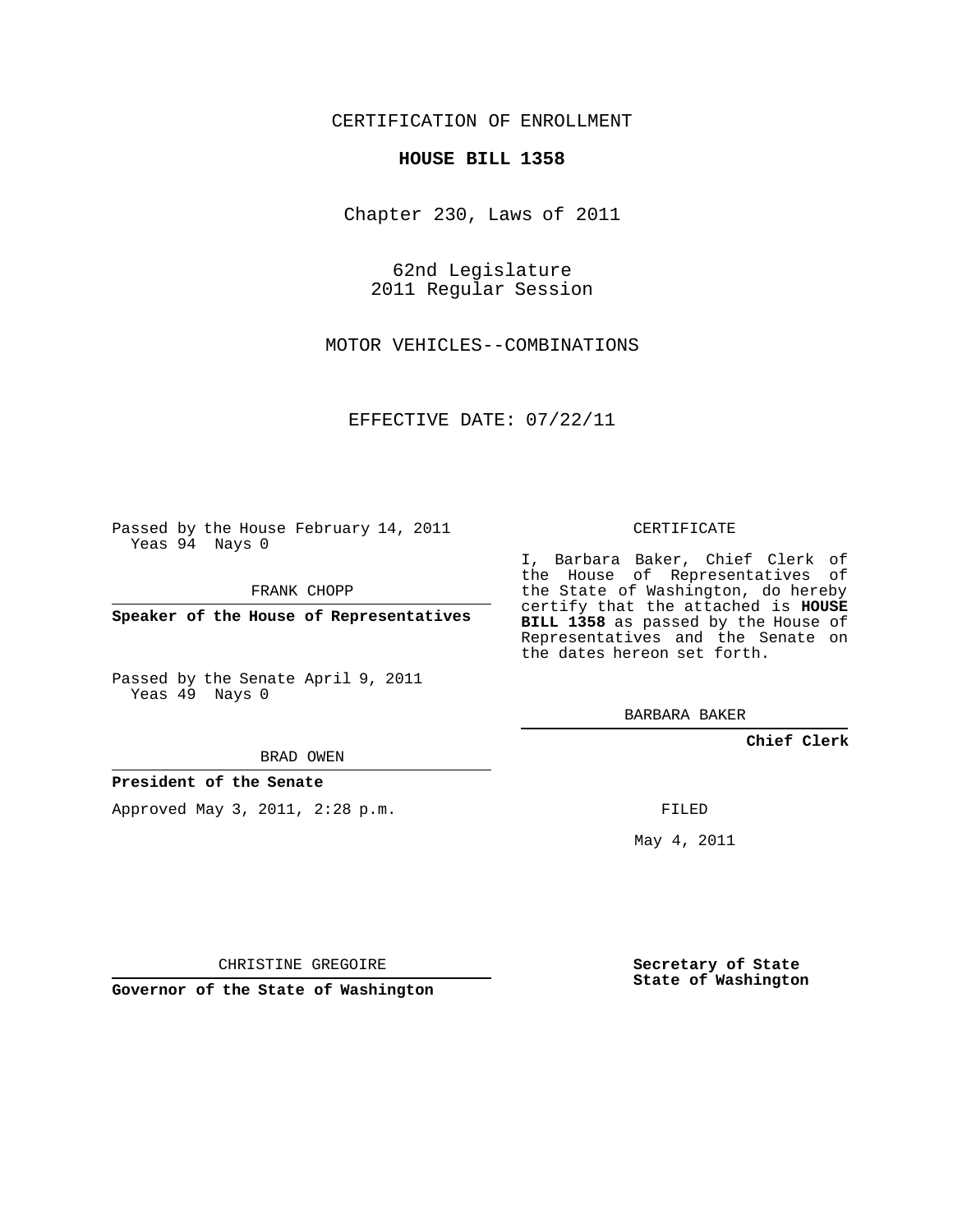# **HOUSE BILL 1358** \_\_\_\_\_\_\_\_\_\_\_\_\_\_\_\_\_\_\_\_\_\_\_\_\_\_\_\_\_\_\_\_\_\_\_\_\_\_\_\_\_\_\_\_\_

\_\_\_\_\_\_\_\_\_\_\_\_\_\_\_\_\_\_\_\_\_\_\_\_\_\_\_\_\_\_\_\_\_\_\_\_\_\_\_\_\_\_\_\_\_

Passed Legislature - 2011 Regular Session

**By** Representatives Klippert, Liias, and Sells; by request of Department of Transportation

**State of Washington 62nd Legislature 2011 Regular Session**

Read first time 01/19/11. Referred to Committee on Transportation.

 1 AN ACT Relating to combination of vehicles; and amending RCW 2 46.44.037.

3 BE IT ENACTED BY THE LEGISLATURE OF THE STATE OF WASHINGTON:

 4 **Sec. 1.** RCW 46.44.037 and 1991 c 143 s 2 are each amended to read 5 as follows:

 Notwithstanding the provisions of RCW 46.44.036 and subject to such rules and regulations governing their operation as may be adopted by the state department of transportation, operation of the following combinations is lawful:

 (1) A combination consisting of a truck tractor, a semitrailer, and another semitrailer or a full trailer. In this combination a converter gear used to convert a semitrailer into a full trailer shall be considered to be a part of the full trailer and not a separate vehicle. A converter gear being pulled without load and not used to convert a semitrailer into a full trailer may be substituted in lieu of a full trailer or a semitrailer in any lawful combination;

17 (2) ((A combination not exceeding seventy five feet in overall 18 length consisting of four trucks or truck tractors used in driveaway